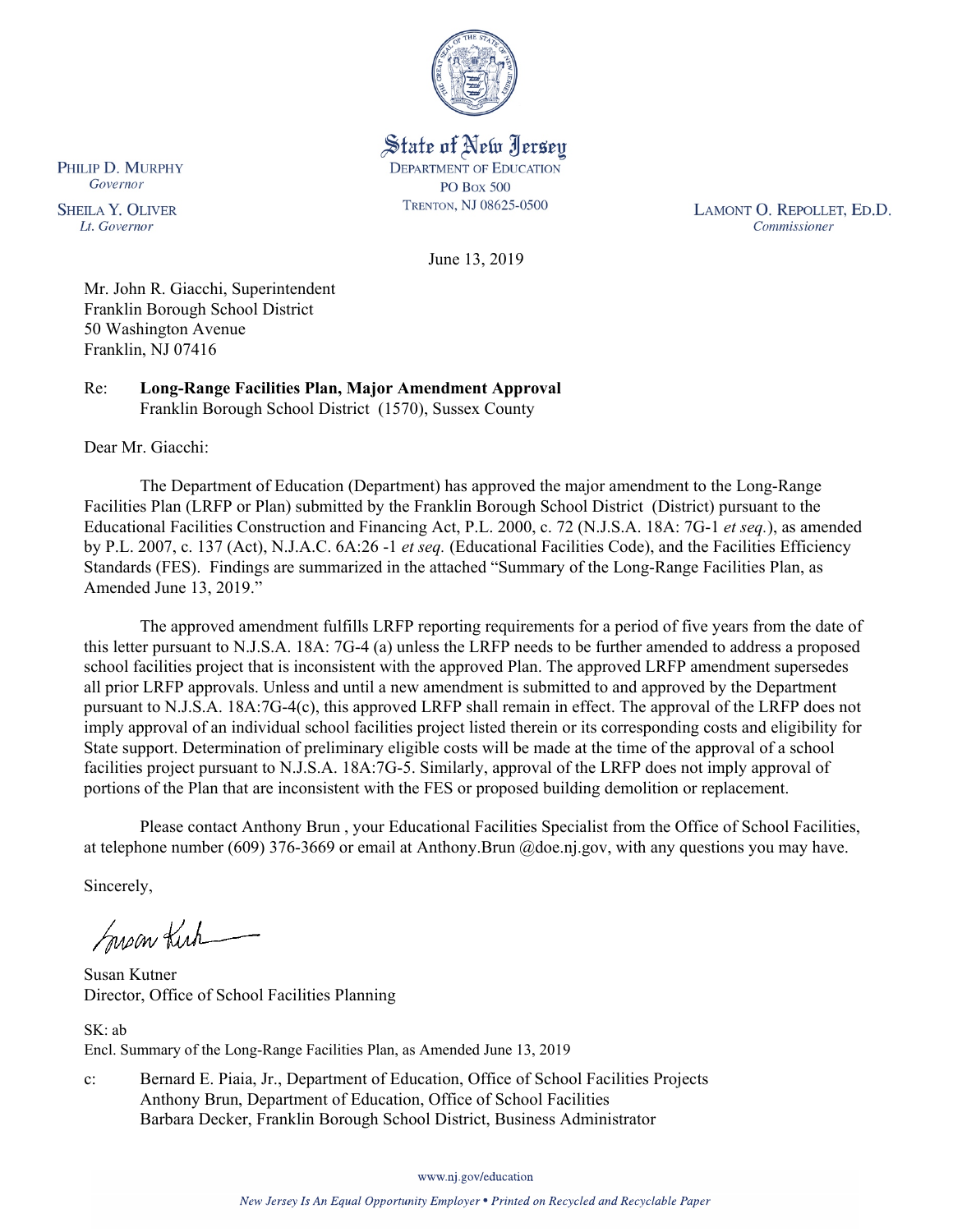# **Franklin Borough School District (1570) Summary of the Long-Range Facilities Plan, as Amended June 13, 2019**

The Department of Education (Department) has completed its review of the major amendment to the Long-Range Facilities Plan (LRFP or Plan) submitted by the Franklin Borough School District (District) pursuant to the Educational Facilities Construction and Financing Act, P.L. 2000, c. 72 (N.J.S.A. 18A: 7G-1 *et seq.*), as amended by P.L. 2007, c. 137 (Act), N.J.A.C. 6A:26-1 et seq. (Educational Facilities Code), and the Facilities Efficiency Standards (FES).

The following provides a summary of the District's approved amended LRFP. The summary is based on the standards set forth in the Act, the Educational Facilities Code, the FES, District-reported information in the Department's LRFP reporting system, and supporting documentation. The referenced reports in *italic* text are standard reports available on the Department's LRFP website.

### **1. Inventory Overview**

The District is classified as a Regular Operating District (ROD) for funding purposes. It provides services for students in grades K-8.

The District identified existing and proposed schools, sites, buildings, rooms, and site amenities in its LRFP. Table 1 lists the number of existing and proposed district schools, sites, and buildings. Detailed information can be found in the *School Asset Inventory Report* and the *Site Asset Inventory Report.*

**As directed by the Department, school facilities projects that have received initial approval by the Department and have been approved by the voters, if applicable, are represented as "existing" in the LRFP.** Approved projects that include new construction and/or the reconfiguration/reassignment of existing program space are as follows: n/a.

### **Table 1: Number of Schools, School Buildings, and Sites**

|                                              | <b>Existing</b> | <b>Proposed</b> |
|----------------------------------------------|-----------------|-----------------|
| Number of Schools (assigned DOE school code) |                 |                 |
| Number of School Buildings <sup>1</sup>      |                 |                 |
| Number of Non-School Buildings <sup>2</sup>  |                 |                 |
| Number of Vacant Buildings                   |                 |                 |
| Number of Sites                              |                 |                 |

*1 Includes district-owned buildings and long-term leases serving students in district-operated programs 2 Includes occupied district-owned buildings not associated with a school, such as administrative or utility buildings*

Based on the existing facilities inventory submitted by the District:

- Schools using leased buildings (short or long-term):  $n/a$
- Schools using temporary classroom units (TCUs), excluding TCUs supporting construction: n/a
- Vacant/unassigned school buildings:  $n/a$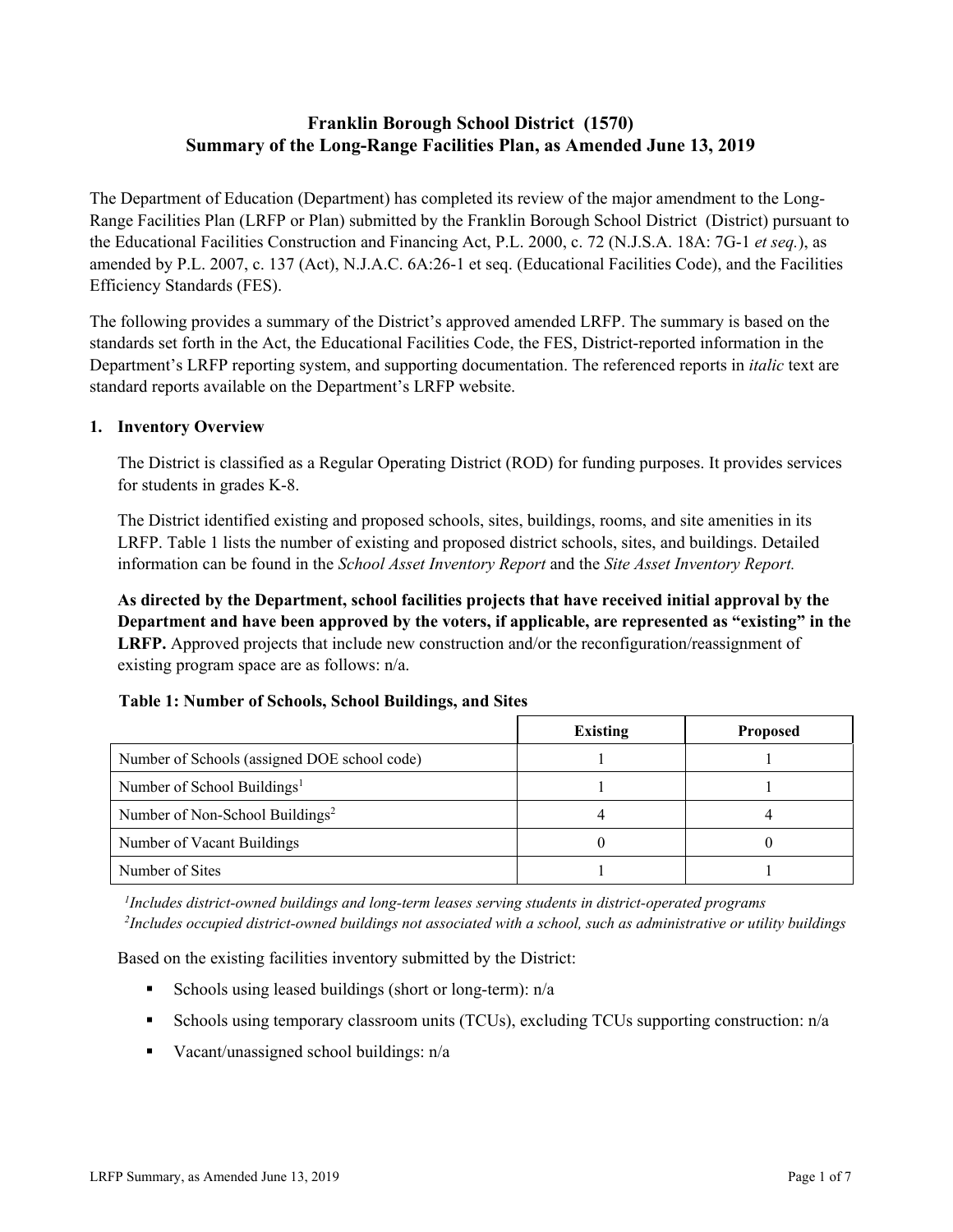**FINDINGS** The Department has determined that the proposed inventory is adequate for approval of the District's LRFP amendment. However, the LRFP determination does not imply approval of an individual school facilities project listed within the LRFP; the District must submit individual project applications for project approval.

## **2. District Enrollments**

The District determined the number of students, or "proposed enrollments," to be accommodated for LRFP planning purposes on a district-wide basis and in each school.

The Department minimally requires the submission of a standard cohort-survival projection. The cohortsurvival method projection method forecasts future students based upon the survival of the existing student population as it moves from grade to grade. A survival ratio of less than 1.00 indicates a loss of students, while a survival ratio of more than 1.00 indicates the class size is increasing. For example, if a survival ratio tracking first to second grade is computed to be 1.05, the grade size is increasing by 5% from one year to the next. The cohort-survival projection methodology works well for communities with stable demographic conditions. Atypical events impacting housing or enrollments, such as an economic downturn that halts new housing construction or the opening of a charter or private school, typically makes a cohort-survival projection less reliable.

#### **Proposed enrollments are based on a standard cohort-survival enrollment projection.**

Adequate supporting documentation was submitted to the Department to justify the proposed enrollments. Table 2 provides a comparison of existing and projected enrollments. All totals include special education students.

| <b>Grades</b>                | <b>Existing Enrollments</b><br>2018-19 School Year | <b>District Proposed Enrollments</b><br>2022-23 School Year |
|------------------------------|----------------------------------------------------|-------------------------------------------------------------|
| PK (excl. private providers) |                                                    |                                                             |
| Grades K-5                   | 303                                                | 257                                                         |
| Grades 6-8                   | 134                                                | 134                                                         |
| Grades 9-12                  |                                                    |                                                             |
| <b>Totals K-12</b>           |                                                    | 391                                                         |

#### **Table 2: Enrollments**

**FINDINGS** The Department has determined the District's proposed enrollments to be acceptable for approval of the District's LRFP amendment. The Department will require a current enrollment projection at the time an application for a school facilities project is submitted incorporating the District's most recent enrollments in order to verify that the LRFP's planned capacity is appropriate for the updated enrollments.

## **3. District Practices Capacity**

Based on information provided in the room inventories, *District Practices Capacity* was calculated for each school building to determine whether adequate capacity is proposed for the projected enrollments based on district scheduling and class size practices. The capacity totals assume instructional buildings can be fully utilized regardless of school sending areas, transportation, and other operational issues. The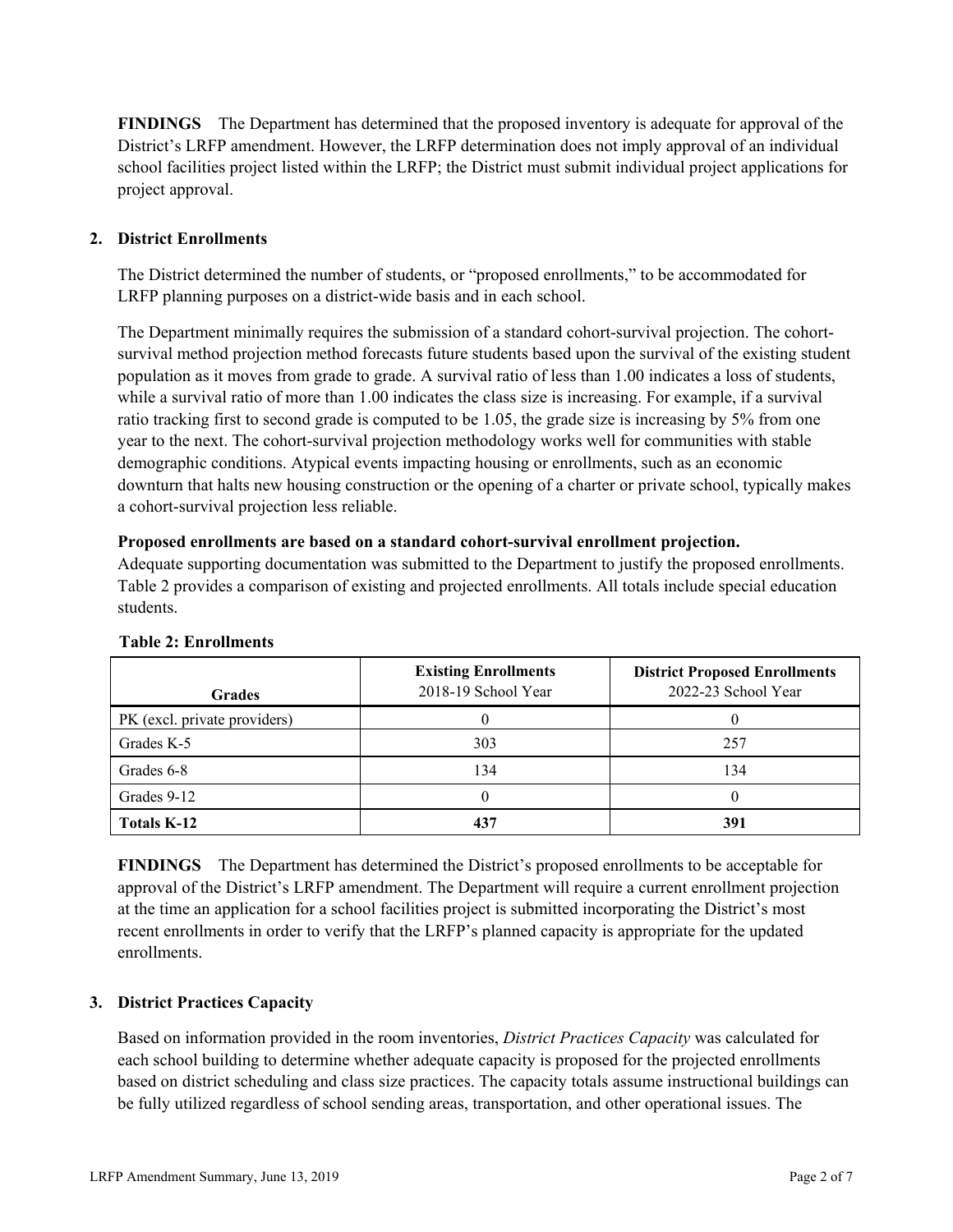calculations only consider district-owned buildings and long-term leases; short term leases and temporary buildings are excluded. A capacity utilization factor of 90% for classrooms serving grades K-8 and 85% for classrooms serving grades 9-12 is applied in accordance with the FES. No capacity utilization factor is applied to preschool classrooms.

In certain cases, districts may achieve adequate District Practices Capacity to accommodate enrollments but provide inadequate square feet per student in accordance with the FES, resulting in educational adequacy issues and "Unhoused Students." Unhoused students are considered in the "Functional Capacity" calculations used to determine potential State support for school facilities projects and are analyzed in Section 4.

Table 3 provides a summary of proposed enrollments and existing and proposed District-wide capacities. Detailed information can be found in the LRFP website reports titled *FES and District Practices Capacity Report, Existing Rooms Inventory Report, and Proposed Rooms Inventory Report.*

| <b>Grades</b>          | <b>Proposed</b><br><b>Enrollments</b> | <b>Existing</b><br><b>District</b><br><b>Practices</b><br>Capacity | <b>Existing</b><br>Deviation* | <b>Proposed</b><br><b>District</b><br><b>Practices</b><br>Capacity | <b>Proposed</b><br>Deviation* |
|------------------------|---------------------------------------|--------------------------------------------------------------------|-------------------------------|--------------------------------------------------------------------|-------------------------------|
| Elementary (PK-5)      | 257                                   | 254.21                                                             | $-2.79$                       | 247.27                                                             | $-9.73$                       |
| Middle $(6-8)$         | 134                                   | 121.99                                                             | $-12.01$                      | 128.93                                                             | $-5.07$                       |
| High $(9-12)$          | $\theta$                              | 0.00                                                               | 0.00                          | 0.00                                                               | 0.00                          |
| <b>District Totals</b> | 391                                   | 376.20                                                             | $-14.80$                      | 376.20                                                             | $-14.80$                      |

**Table 3: District Practices Capacity Analysis**

*\* Positive numbers signify surplus capacity; negative numbers signify inadequate capacity. Negative values for District Practices capacity are acceptable for approval if proposed enrollments do not exceed 100% capacity utilization.*

Considerations:

- Based on the proposed enrollments and existing room inventories, the District is projected to have inadequate capacity for the following grade groups, assuming all school buildings can be fully utilized: n/a
- Adequate justification has been provided by the District if the proposed capacity for a school significantly deviates from the proposed enrollments. Generally, surplus capacity is acceptable for LRFP approval if additional capacity is not proposed through new construction.

**FINDINGS**The Department has determined that proposed District capacity, in accordance with the proposed enrollments, is adequate for approval of the District's LRFP amendment. The Department will require a current enrollment projection at the time an application for a school facilities project is submitted, incorporating the District's most recent Fall Enrollment Report, in order to verify that the LRFP's planned capacity meets the District's updated enrollments.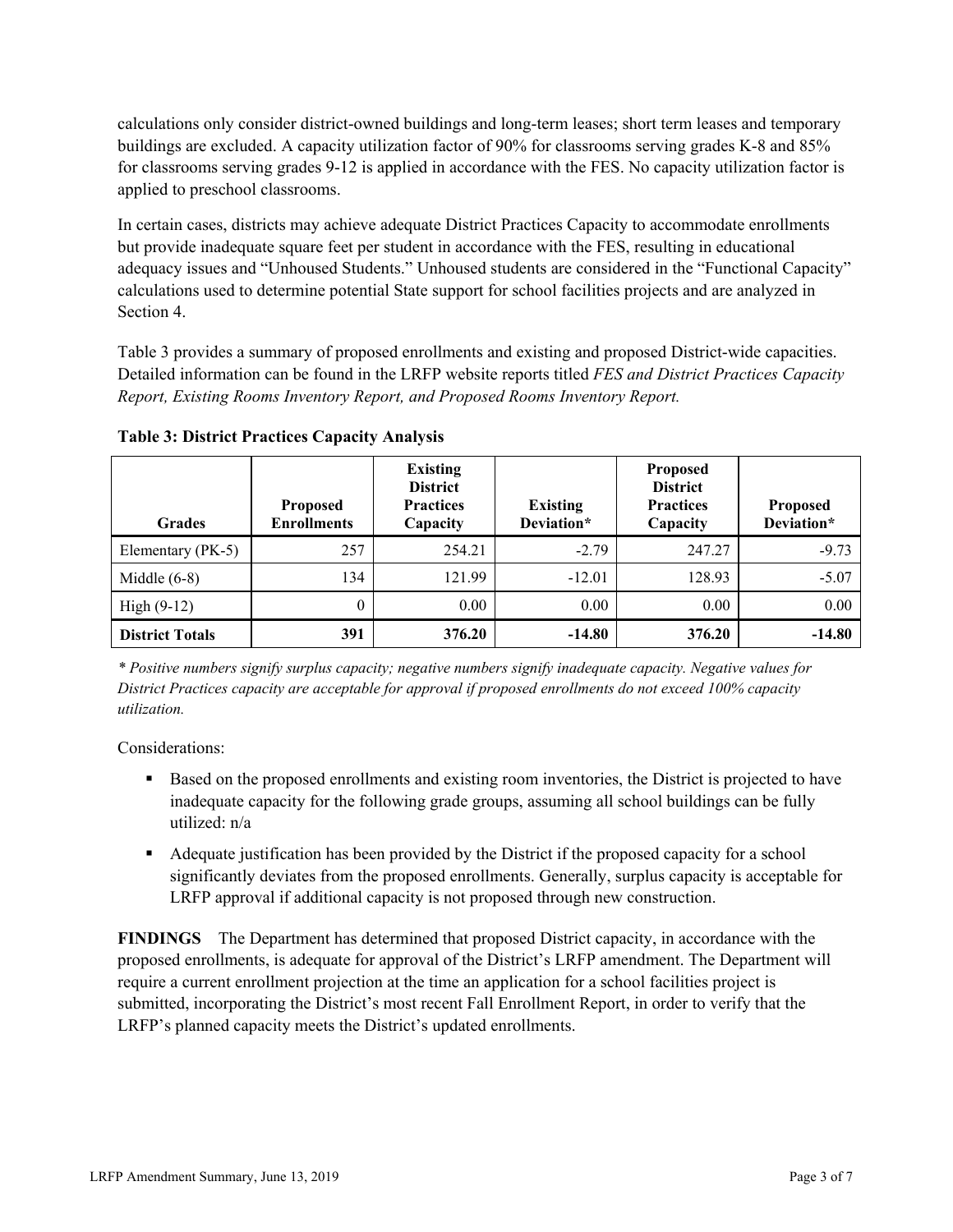## **4. Functional Capacity and Unhoused Students**

*Functional Capacity* was calculated and compared to the proposed enrollments to provide a preliminary estimate of Unhoused Students and new construction funding eligibility.

*Functional Capacity* is the adjusted gross square footage of a school building *(total gross square feet minus excluded space)* divided by the minimum area allowance per full-time equivalent student for the grade level contained therein. *Unhoused Students* is the number of students projected to be enrolled in the District that exceeds the Functional Capacity of the District's schools pursuant to N.J.A.C. 6A:26-2.2(c). *Excluded Square Feet* includes (1) square footage exceeding the FES for any pre-kindergarten, kindergarten, general education, or self-contained special education classroom; (2) grossing factor square footage *(corridors, stairs, mechanical rooms, etc.)* that exceeds the FES allowance, and (3) square feet proposed to be demolished or discontinued from use. Excluded square feet may be revised during the review process for individual school facilities projects.

Table 4 provides a preliminary assessment of the Functional Capacity, Unhoused Students, and Estimated Maximum Approved Area for each FES grade group. The calculations exclude temporary facilities and short-term leased buildings. School buildings proposed for whole or partial demolition or reassignment to a non-school use are excluded from the calculations pending project application review. If a building is proposed to be reassigned to a different school, the square footage is applied to the proposed grades after reassignment. Buildings that are not assigned to a school are excluded from the calculations. Detailed information concerning the calculations can be found in the *Functional Capacity and Unhoused Students Report* and the *Excluded Square Footage Report.*

|                                              | <b>PK/K-5</b> | $6 - 8$ | $9 - 12$ | <b>Total</b> |
|----------------------------------------------|---------------|---------|----------|--------------|
| Proposed Enrollments                         | 257           | 134     | $\theta$ | 391          |
| FES Area Allowance (SF/student)              | 125.00        | 134.00  | 151.00   |              |
| <b>Prior to Completion of Proposed Work:</b> |               |         |          |              |
| <b>Existing Gross Square Feet</b>            | 63,961        | 33,350  | $\theta$ | 97,311       |
| Adjusted Gross Square Feet                   | 63,416        | 33,065  | $\theta$ | 96,481       |
| <b>Adjusted Functional Capacity</b>          | 495.11        | 258.15  | 0.00     |              |
| Unhoused Students                            | 0.00          | 0.00    | 0.00     |              |
| Est. Max. Area for Unhoused Students         | 0.00          | 0.00    | $0.00\,$ |              |
| <b>After Completion of Proposed Work:</b>    |               |         |          |              |
| Gross Square Feet                            | 65,322        | 34,059  | $\theta$ | 99,381       |
| New Gross Square Feet                        | 1,361         | 709     | $\Omega$ | 2,070        |
| Adjusted Gross Square Feet                   | 64,776        | 33,774  | $\theta$ | 98,551       |
| <b>Functional Capacity</b>                   | 505.73        | 263.69  | 0.00     |              |
| Unhoused Students after Construction         | 0.00          | 0.00    | 0.00     |              |
| Est. Max. Area Remaining                     | 0.00          | 0.00    | 0.00     |              |

**Table 4: Estimated Functional Capacity and Unhoused Students** 

Facilities used for non-instructional or non-educational purposes are ineligible for State support under the Act. However, projects for such facilities shall be reviewed by the Department to determine whether they are consistent with the District's LRFP and whether the facility, if it is to house students (full or part time)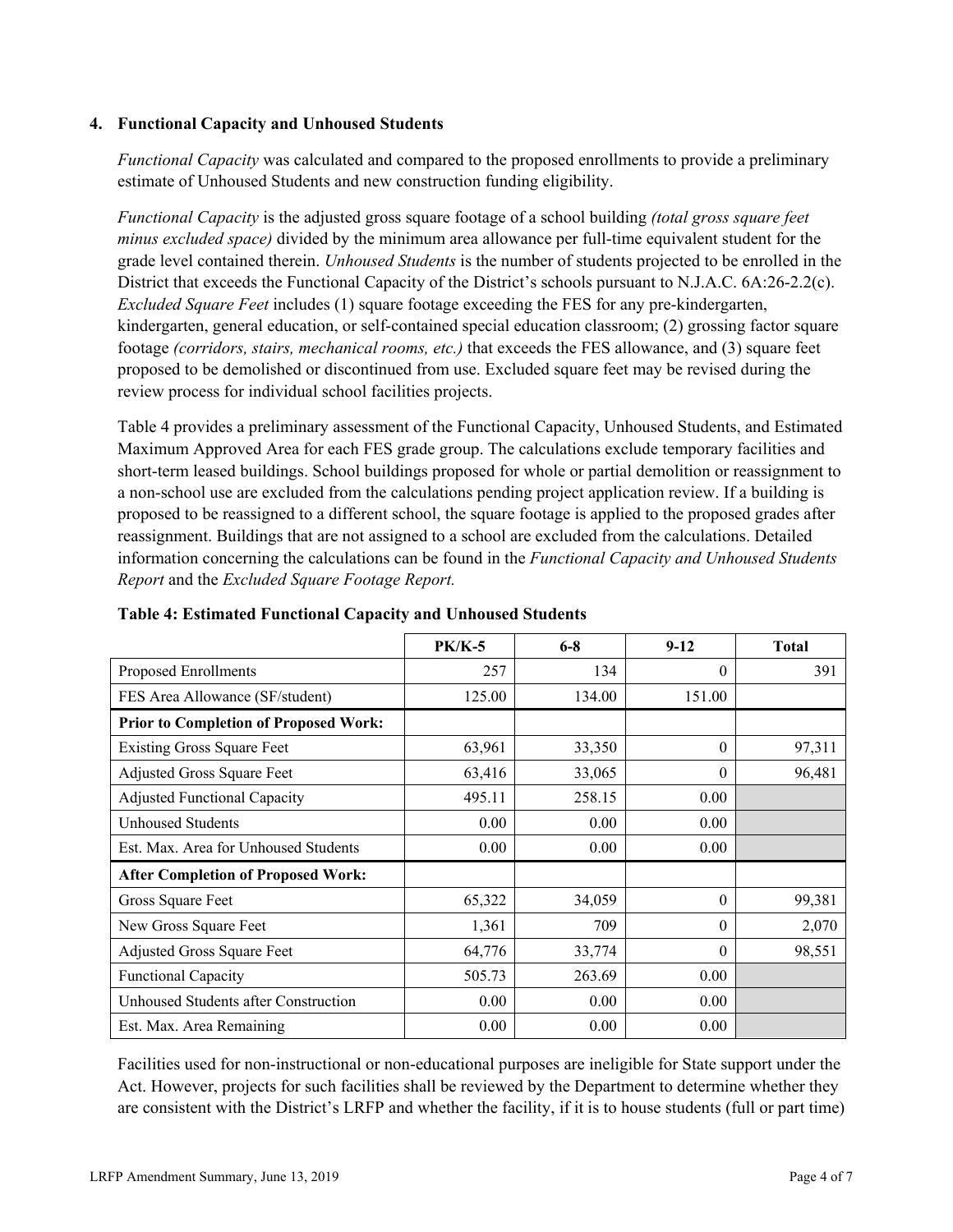conforms to educational adequacy requirements. These projects shall conform to all applicable statutes and regulations.

Estimated costs represented in the LRFP by the District are for capital planning purposes only. The estimates are not intended to represent preliminary eligible costs or final eligible costs of approved school facilities projects.

Considerations:

- The District does not have approved projects pending completion, as noted in Section 1, that impact the Functional Capacity calculations.
- **The Functional Capacity calculations** *exclude* square feet proposed for demolition or discontinuation for the following FES grade groups and school buildings pending a feasibility study and project review: n/a.
- Based on the preliminary assessment, the District has Unhoused Students prior to the completion of proposed work for the following FES grade groups: n/a.
- New construction is proposed for the following FES grade groups: PK-5, 6-8.
- **Proposed new construction exceeds the estimated maximum area allowance for Unhoused** Students prior to the completion of the proposed work for the following grade groups: PK-5, 6-8.
- The District, based on the preliminary LRFP assessment, will not have Unhoused Students after completion of the proposed LRFP work. If the District is projected to have Unhoused Students, adequate justification has been provided to confirm educational adequacy in accordance with Section 6 of this determination.

**FINDINGS** Functional Capacity and Unhoused Students calculated in the LRFP are preliminary estimates. Preliminary Eligible Costs (PEC) and Final Eligible Costs (FEC) will be included in the review process for specific school facilities projects. A feasibility study undertaken by the District is required if building demolition or replacement is proposed per N.J.A.C. 6A:26-2.3(b)(10).

## **5. Proposed Work**

The District assessed program space, capacity, and physical plant deficiencies to determine corrective actions. Capital maintenance, or *"system actions,"* address physical plant deficiencies due to operational, building code, and /or life cycle issues. Inventory changes, or *"inventory actions,*" add, alter, or eliminate sites, site amenities, buildings, and/or rooms.

The Act (N.J.S.A. 18A:7G-7b) provides that all school facilities shall be deemed suitable for rehabilitation unless a pre-construction evaluation undertaken by the District demonstrates to the satisfaction of the Commissioner that the structure might pose a risk to the safety of the occupants even after rehabilitation or that rehabilitation is not cost-effective. Pursuant to N.J.A.C. 6A:26-2.3(b)(10), the Commissioner may identify school facilities for which new construction is proposed in lieu of rehabilitation for which it appears from the information presented that new construction is justified, provided, however, that for such school facilities so identified, the District must submit a feasibility study as part of the application for the specific school facilities project. The cost of each proposed building replacement is compared to the cost of additions or rehabilitation required to eliminate health and safety deficiencies and to achieve the District's programmatic model.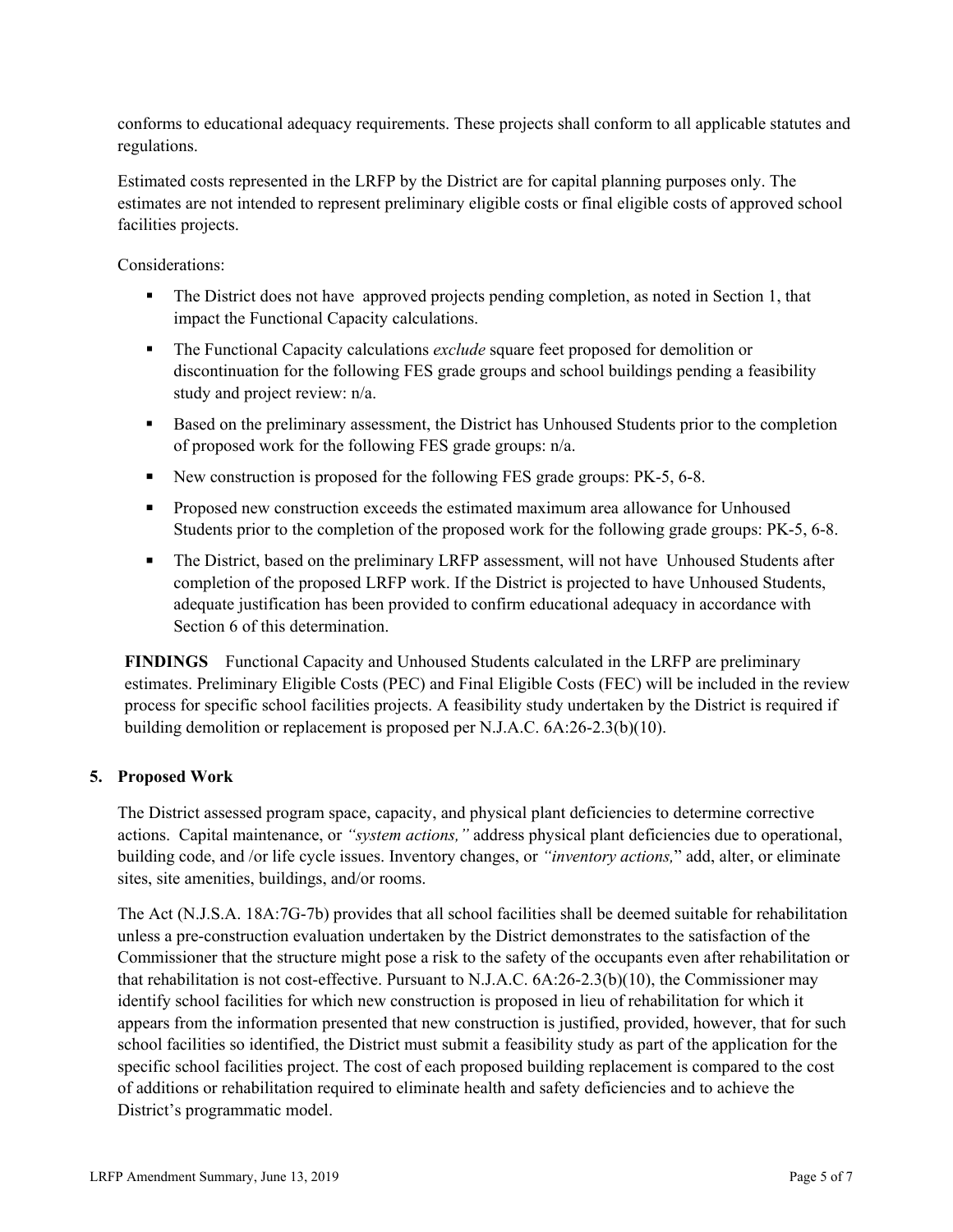Table 5 lists the scope of work proposed for each school based on the building(s) serving their student population. Detailed information can be found in the LRFP website reports titled *"School Asset Inventory," "LRFP Systems Actions Summary," and "LRFP Inventory Actions Summary."*

With the completion of the proposed work, the following schools are proposed to be eliminated: n/a; the following schools are proposed to be added: n/a.

| <b>Proposed Scope of Work</b>                                                                  | <b>Applicable Schools</b>     |
|------------------------------------------------------------------------------------------------|-------------------------------|
| Renovation only (no new construction)                                                          |                               |
| System actions only (no inventory actions)                                                     | n/a                           |
| Existing inventory actions only (no systems actions)                                           | n/a                           |
| Systems and inventory changes                                                                  | n/a                           |
| <b>New construction</b>                                                                        |                               |
| Building addition only (no systems or existing inventory actions)                              | n/a                           |
| Renovation and building addition (system, existing inventory,<br>and new construction actions) | Franklin Borough School (060) |
| New building on existing site                                                                  | n/a                           |
| New building on new or expanded site                                                           | n/a                           |
| Site and building disposal (in addition to above scopes)                                       |                               |
| Partial building demolition                                                                    | n/a                           |
| Whole building demolition                                                                      | n/a                           |
| Site and building disposal or discontinuation of use                                           | n/a                           |

**Table 5. School Building Scope of Work**

**FINDINGS** The Department has determined that the proposed work is adequate for approval of the District's LRFP amendment. However, Department approval of proposed work in the LRFP does not imply the District may proceed with a school facilities project. The District must submit individual project applications with cost estimates for Department project approval. Both school facilities project approval and other capital project review require consistency with the District's approved LRFP.

### **6. Proposed Room Inventories and the Facilities Efficiency Standards**

The District's proposed school buildings were evaluated to assess general educational adequacy in terms of compliance with the FES area allowance pursuant to N.J.A.C. 6A:26-2.2 and 2.3.

District schools are not proposed to provide less square feet per student than the FES after the completion of proposed work as indicated in Table 5.

**FINDINGS** The Department has determined that the District's proposed room inventories are adequate for LRFP approval. If school(s) are proposed to provide less square feet per student than the FES area allowance, the District has provided justification indicating that the educational adequacy of the facility will not be adversely affected and has been granted an FES waiver by the Department pending project submission and review. This determination does not include an assessment of eligible square feet for State support, which will be determined at the time an application for a specific school facilities project is submitted to the Department. The Department will also confirm that a proposed school facilities project